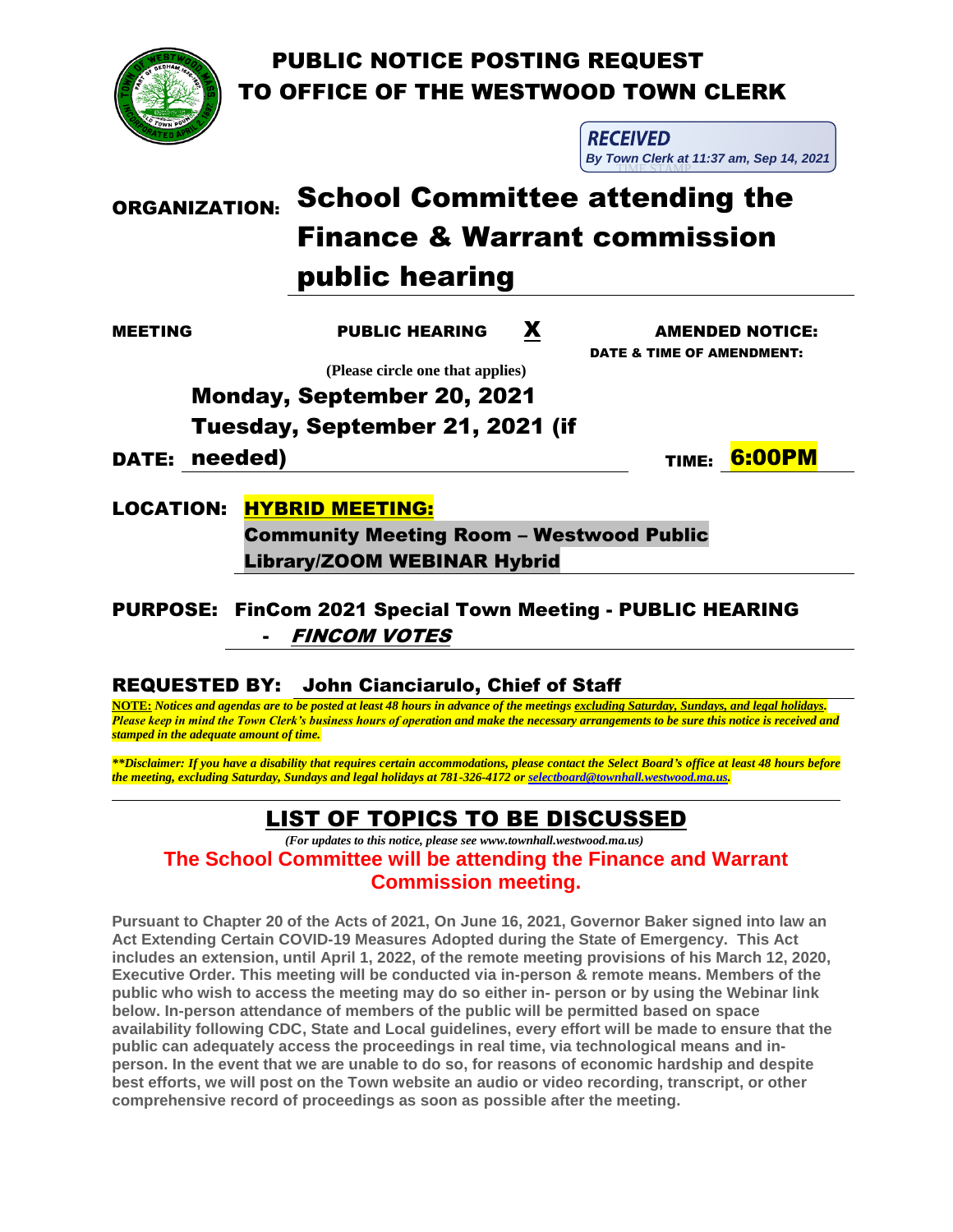#### **WESTWOOD MEDIA CENTER LIVE STREAM OF FINCOM MEETING:**

**The meeting will be live streamed by Westwood Media Center and the public can view the meeting here. Our government channels will be broadcasting the meeting on Comcast channel 12 and Verizon channel 42.**

**The public is encouraged to watch our meeting via Westwood Media Center live stream and join via Zoom webinar as instructed below. The public will be allowed to make comments, if they wish to do so, during the portions of the meeting designated for public comment.**

#### **Please click the link below to join the webinar:**

#### **JOIN ZOOM MEETING:**

**You are invited to a Zoom webinar. When: Sep 20, 2021 06:00 PM Eastern Time (US and Canada) Topic: Finance and Warrant Commission Public Hearing**

**Please click the link below to join the webinar: <https://us02web.zoom.us/j/86761987153?pwd=Qzdrb2lQYXVPT21hdWx4eWZ0UzZxZz09> Passcode: 844357 Or Telephone: 888 475 4499 (Toll Free) or 833 548 0276 (Toll Free) or 833 548 0282 (Toll Free) or 877 853 5257 (Toll Free) Webinar ID: 867 6198 7153**

**IF ALL BUSINESS IS NOT COMPLETED BY THE FINANCE & WARRANT COMMISSION AND THE PUBLIC HEARING IS CONTINUED TO SEPTEMBER 21, 2021 PLEASE USE THE LINK BELOW:** You are invited to a Zoom webinar.

When: Sep 21, 2021 06:00 PM Eastern Time (US and Canada) Topic: Finance and Warrant Commission - Public Hearing (if needed)

Please click the link below to join the webinar: <https://us02web.zoom.us/j/83102563275?pwd=RnFkcld5cDM1a2FFZFRyZ3MrMmd3QT09>

#### **Passcode: 423231**

**Or Telephone: 833 548 0282 (Toll Free) or 877 853 5257 (Toll Free) or 888 475 4499 (Toll Free) or 833 548 0276 (Toll Free) Webinar ID: 831 0256 3275**

#### *Topics/Speakers:*

### *AGENDA: FinCom September 20, 2021 PUBLIC HEARING:*

- *Call to Order.*
- *Grant Permission to Westwood Media Center to live stream and record the meeting. Ask if anyone else would like to record.*
- *Welcome all participants including remote/in-person members, presenters and members of public and press.*
- *Instructions for remote/in-person participation.*
- *Announce Members In-Person & Remote Participation with Member Roll-Call.*